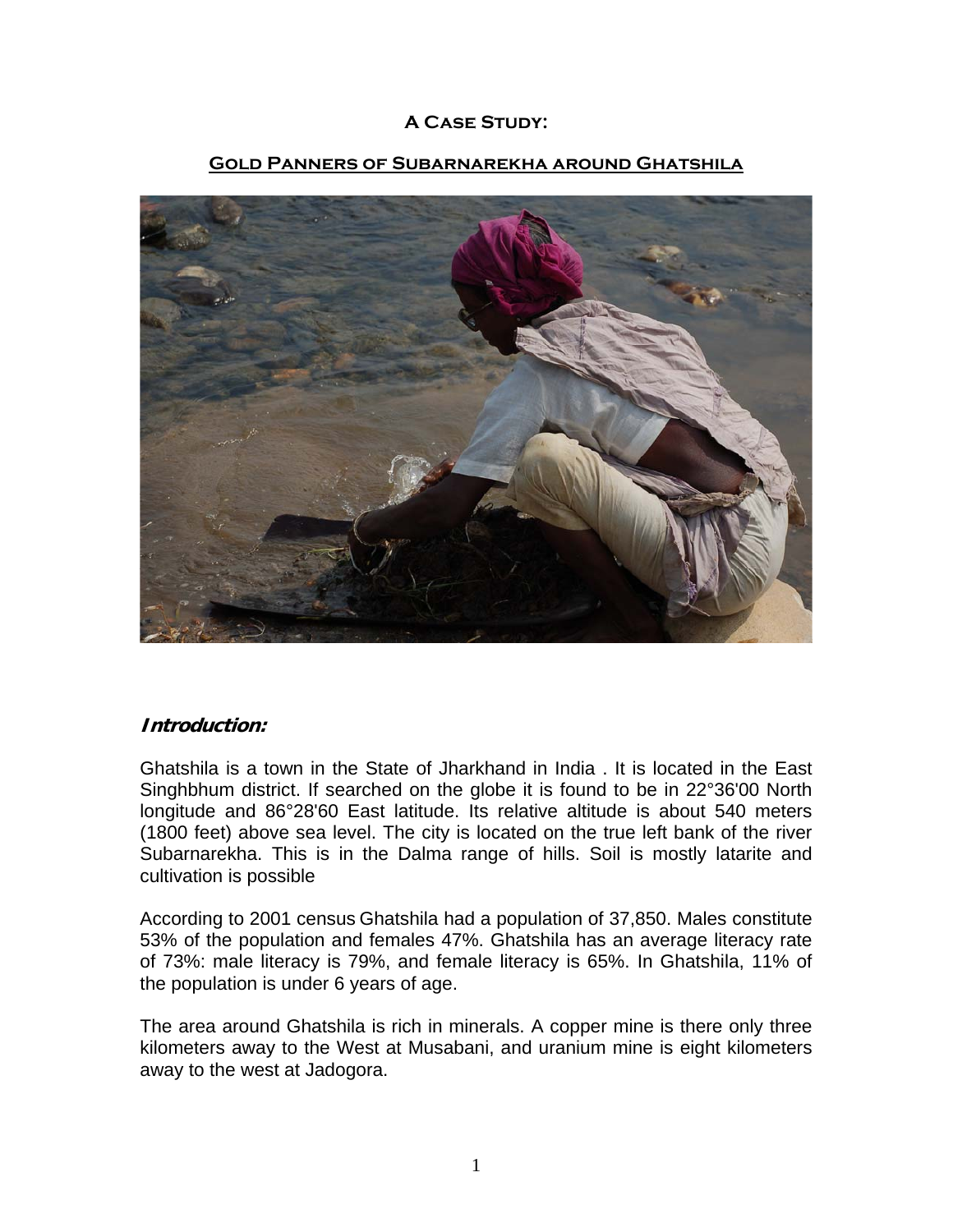

**Land and people**

The land here is not that productive so far agriculture is concerned. Cropping is possible only for once in a year. Rice is the main crop. Besides rice some vegetables are also grown. Watering in the field is difficult here. The land is lataritic and hilly. Average altitude is 600 meters. Previously the area was completely covered with forest.

People of the villages around Ghatshila can be divided into three major categories, that is, 1. General cast, belonging to Kshetri and Brahmin cast and the like. They constitute only 12% of the population and are migrated some 100 to 150 years ago; 2. Scheduled cast, belonging to Dhibar, Tamli, Kumbhakar and Keot, they also are migrated and constitutes 30% of the population and, 3. Tribals,belonging to Santal, Munda, Oraon, Shabar and Khariya tribes, constituting the rest 58%..Shabar and Khariya people are the poorest of all. They don't have any land and depends solely on forest, which is rare in this now at present except few scattered patches.

The Adivasis (indigenous tribal peoples) of Jharkhand continued to be victims of development projects and land alienation. Jharkhand Government had signed over 42 Memorandum of Understandings (MoU) with investors including Mittal Steel, Tata Steel, Jindal Steel and Power Company Limited since Jharkhand became a state in 2000. These projects could displace large number of Adivasis. But the government failed to rehabilitate even those displaced between 1951 and 1991, nearly half of whom were tribes. In many parts of rural Jharkhand, a large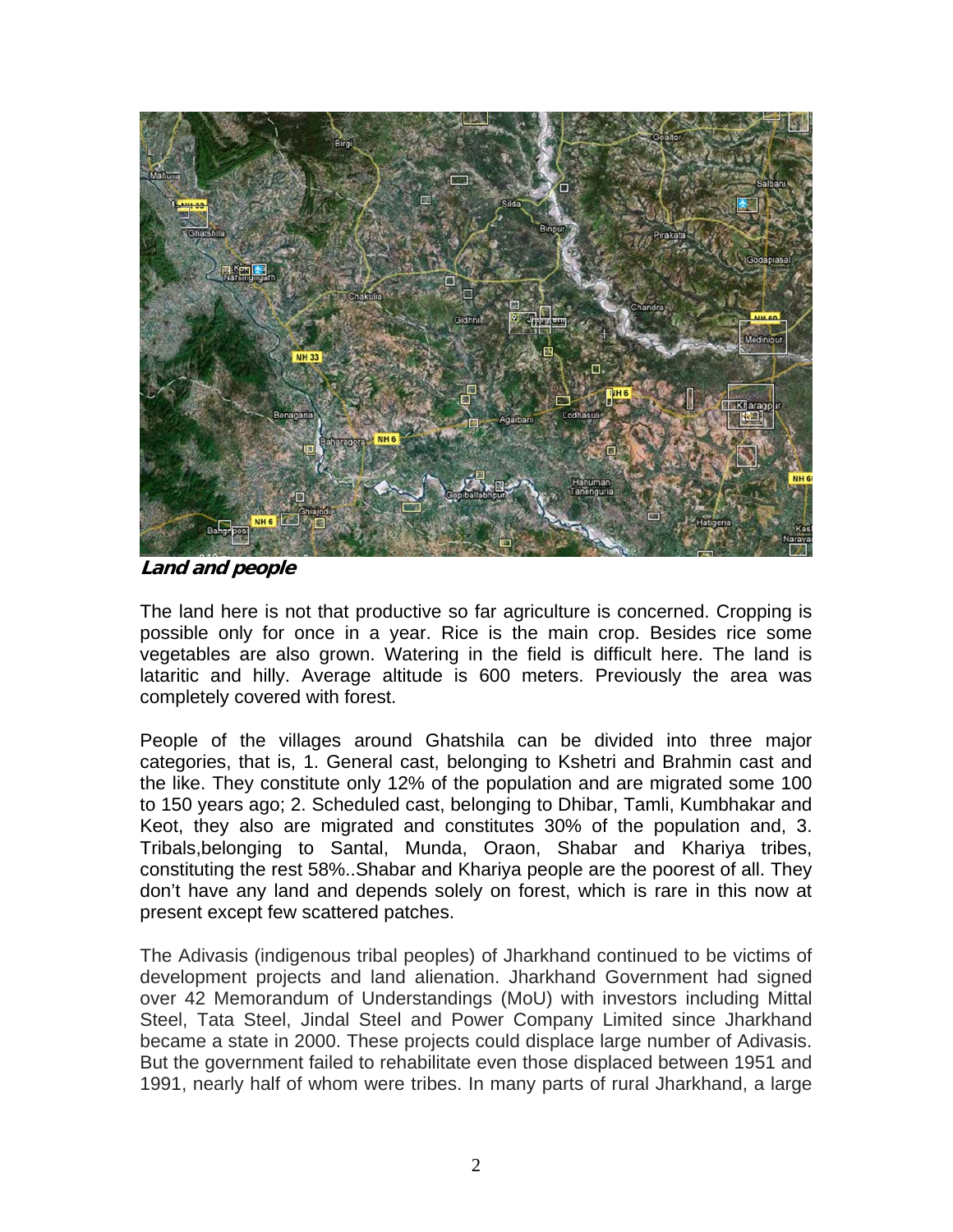chunk of tribal population did not have access to health care and still depended on *Ojhas* (exorcists).



A Shabar woman

**Beginning of the story:** 



Gold is not only a precious metal but it is also a sign of good omen to most of the Indian woman. Every Indian woman, irrespective of age and religion, likes to wear some gold ornament on her person. This is the main reason for which gold is costlier in India in comparison to other countries.

The river Subarnarekha is famous from the age of early

history for its sand which carries gold. The ratio of gold mixed with sand is low so industrial extract is out of question, but the poor people of the villages around the banks of the river depend on the gold of Subarnarekha for their living. All they need to separate gold and make that ready for use is a wooden trey and one small bowl in the field and a blower in home, mostly that blower is shared by others also. Only the costly thing is the wooden pan which is more like a concave tray. It is made up of the bark of an age old tree which can only be found in forests; even there such trees are rare now. This pan costs around rupees 1200 apiece but can be used for several years if maintained properly. All of the panners say one common thing that closure of the copper mine in Musabani decreased the availability of gold from the river bed.

(Musabani copper mine of Hindustan Copper Limited closed on 1995 due to management problem. It has started production again since November, 2007.Previously, it was found that the slag was dumped on the left bank of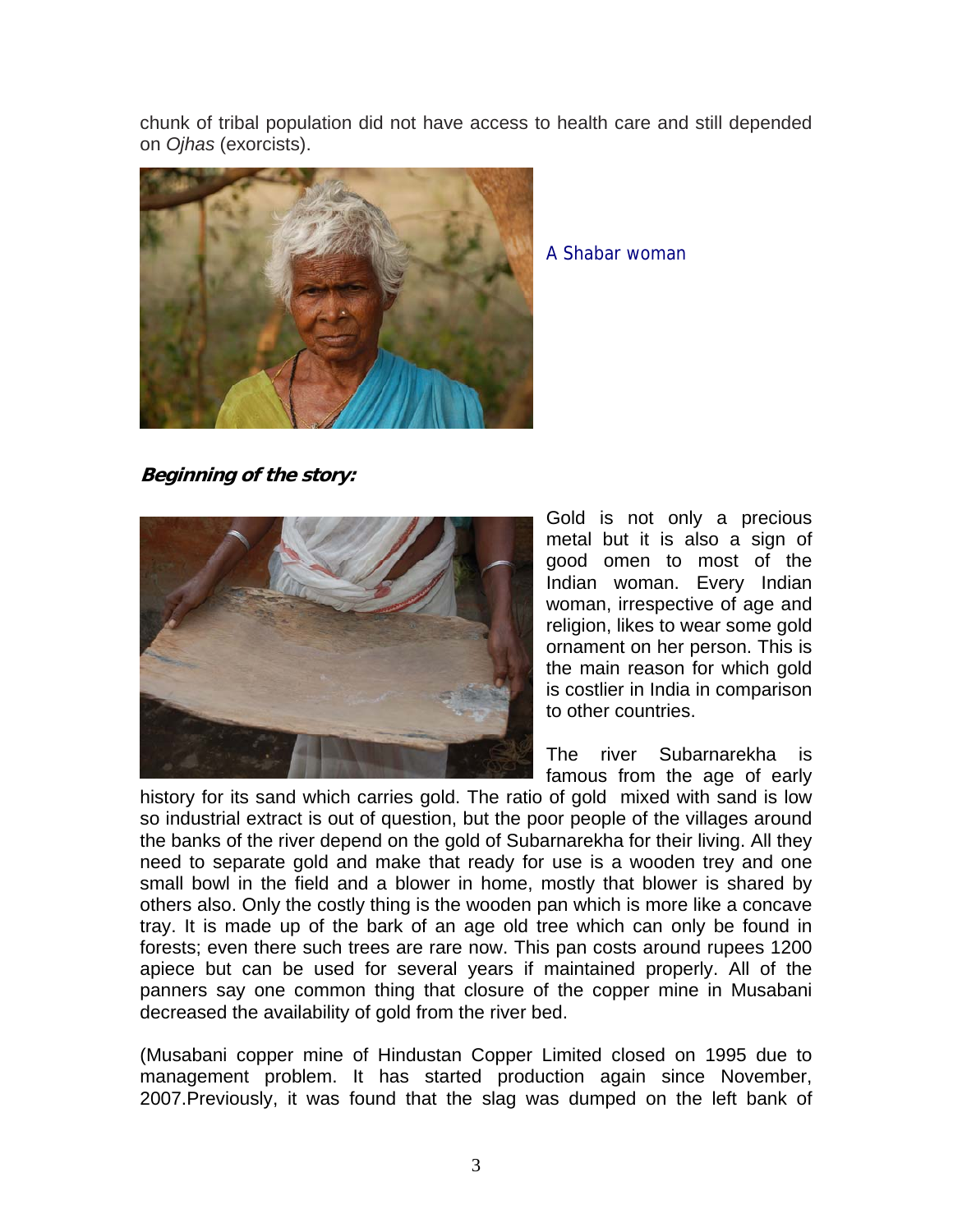Subarnarekha river and it was polluting the water. Now the new management is trying to be cautious and they are dumping the slag for filling the mined field.)

It is difficult to say, what was the real picture of gold panning here in earlier days and what these panners (these panners are always older women) were used to earn. In older Bengali novels it was said that never it was very profitable except for one or two stray cases. All these women agreed with the fact that it is more like participating in a lottery game. They really use this term to describe their earning from it.

The irony behind the story is the role of middlemen. They pay rupees 6,300.00 for every 10 gram of gold to these collectors whereas the market value of same amount is rupees 12,000.00.

## **Case study I**

#### *Renu Dhibar*



Renu Dhibar is a 65 year old, widow lady of Dhibar (fisherman) community. She is an inhabitant of the village *Aamainagar*, just opposite bank of Ghatshila. She has two grown up sons, who works in a local brick field, married and have their own family with their children. Renu, though stays with them but she has to earn her own living. Normally she sells vegetables in the

Ghatshila market, just opposite bank of river Subarnarekha. That earning is not adequate to enable her to maintain her family so after returning from market she goes to Subarnarekha and finds a spot where she can find some gold dust. She works in the river bed most of the days in a week from 10.00 in the morning to 04.00 of the afternoon. Labor of a week earns her 200 to 300 rupees. She told she earned even 500 rupees in a week earlier. She sells her gold to an agent in her village. There are four or five local agents in that village who purchase this gold and take that either to Dhalbhumgarh, 20 kilometers away or, to Jamshedpur market, some 45 kilometers away. Two years earlier she has undergone cataract operation in both eyes in a charitable eye operation camp conducted by a local NGO. She even could not afford to her post operative glasses.

## **Case study II**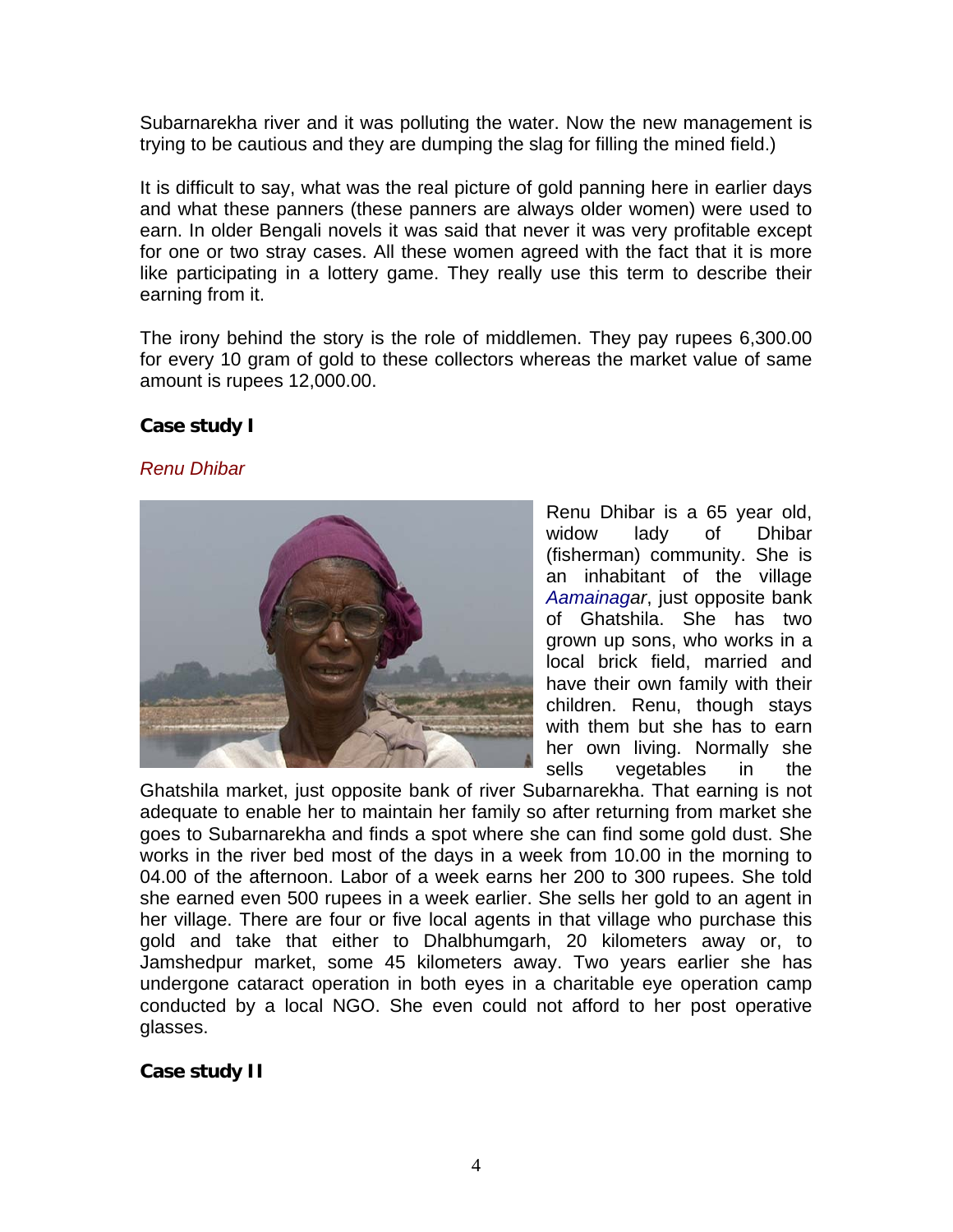#### *Sushila Dhibar*

Sushila is a 42 years widow of the village *Aamainagar*. She has two sons and two daughters. Both of the daughters are married. One of her sons works as a



day laborer and can not get job everyday. The younger one reads in a school in fifth standard. Sushila also sells vegetables in the Ghatshila market but that income is insufficient for her family. For at least twenty days in a month she goes to collect gold dust from the sand of the river bed. What she told is that finding enough gold is like playing a lottery game. No one can depend

on that. But as she has no other options so she goes for gold panning. Even five years earlier she was not used to it but after the death of her husband she had to purchase the wooden pan and started separation of gold for extra income.

#### **Case study III**

Laxmi Keot



Laxmi is a old woman of 60 years. She has three sons. Eldest one is of 30 years, works in construction projects in contract. He purchased one small ferry boat for his two younger brothers, one is 16 years old and the other is of 12 years. They engaged themselves in ferrying people across Subarnarekha, from Aamainagar to Ghatshila.

Presently Laxmi is suffering from hepatitis and she was encountered in the ferry boat when she was returning from a charitable dispensary. She can not do any hard work, which her weak constitution does not allow. So she opted gold panning for some earning.

Renu, Laxmi and Sushila told one thing in common, that is the amount of gold they can extract in a day. According to them one can separate 1.5 to 2 *rati* in a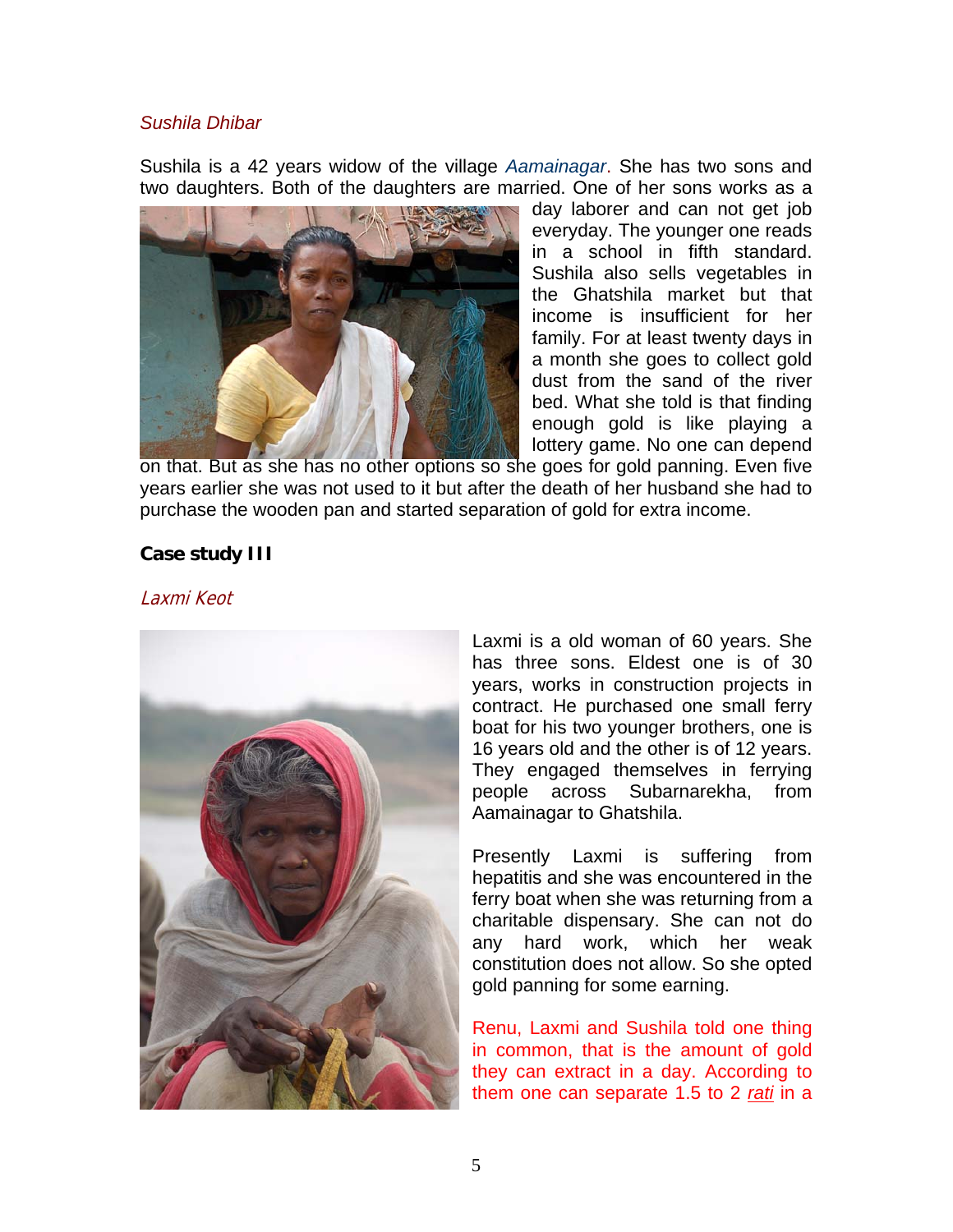week and one is paid rupees 110-120 for one *rati. Rati* is equal to 0.18196 gm. They don't go to a goldsmith of Jamshedpur or Dhalbhumgarh, because they are afraid of urban people so the sell their gold to local middleman.

(Old Indian standard of weighing gold is *Bhari.* 1 *bhari* is divided in 16 *annas* and 1 *aana* into 4 *rati, i.e,* 1 *bhari* = 64 *rati* and again to correlate it in present day standard, 11.646 gms. = 1 *bhari*.) Present market value of 24 carat gold in India is rupees 12,000.00 per 10 gms.

According to present market value 1 rati would cost around rupees 217 whereas the middlemen in the villages pay only 110 to 120 and so except very rare occasions, when one gets larger amount of gold by sheer luck, they earn for a weeks labor something around rupees 250 to 300.

Another two facts are: (1) no able bodied person engage himself or herself in gold panning for such low earning, and (2) only older women carry out such work, though it is heard that some tribal old men also do this gold panning who find it difficult to carry out hard labored job.

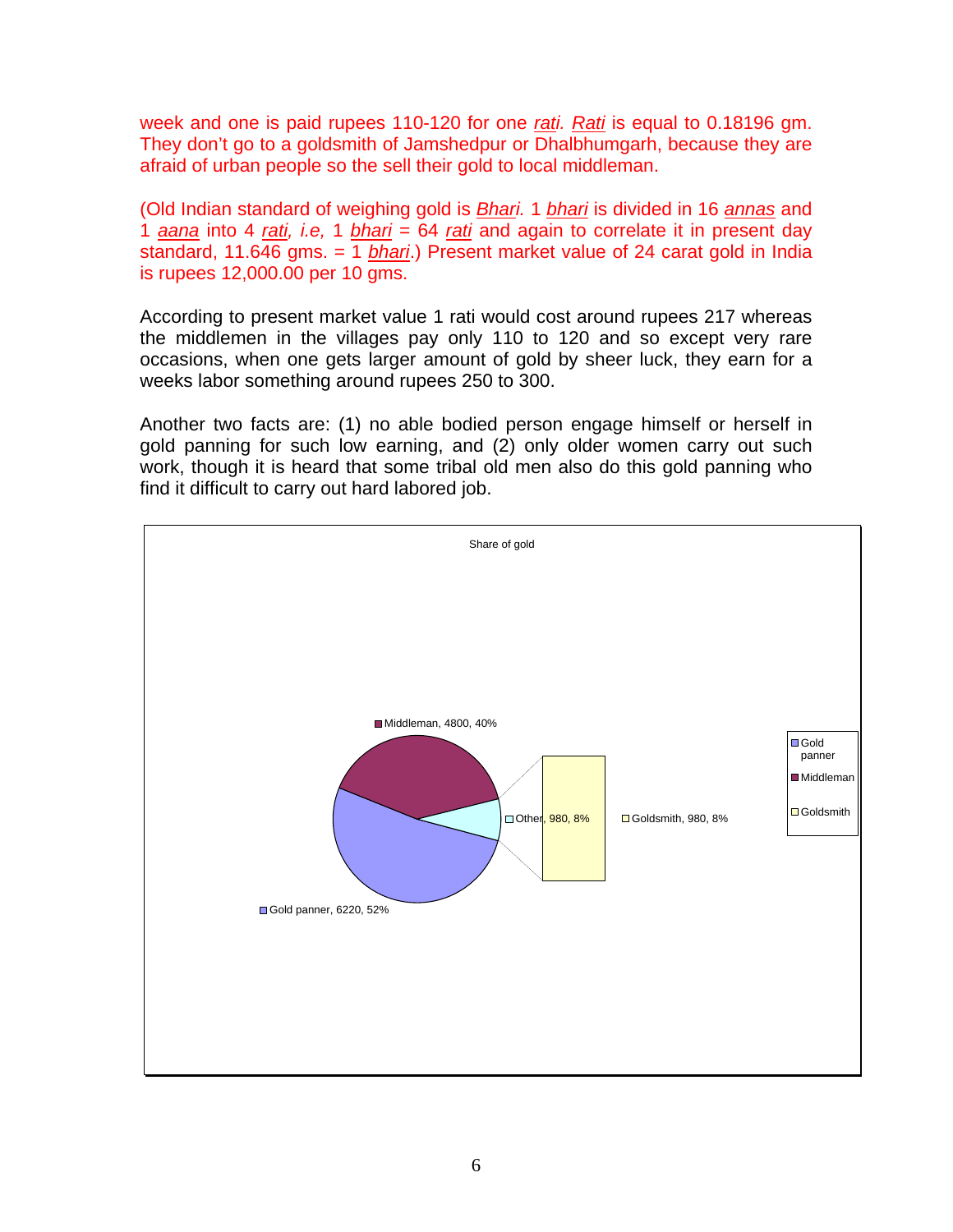# **Some points related to gold panners:**

- 1. An area from Galudih to Dhalbhumgarh, total 280kilometers of length of Subarnarekha was selected for this survey.
- 2. Total 26 old women found who are engaged in this job, mostly from Musabani and Aamainagar.
- 3. Everyone confirmed one story that, 15 years before the gold availability was much higher than present. Sometimes granules of gold were also found by some of them.
- 4. According to those illiterate gold panners, slag discharge of copper factory of Hindustan Copper Limited increased gold availability.
- 5. The extraction plants discharging their acidic water to Subarnarekha causing death of aquatic flora and fauna, especially fish, by which the fishermen around Subarnarekha earned their living. The white mark on the rocks and boulders of river bed ratifies the fact.
- 6. The gold panners earn only 52% of their labor, 40% goes to the middleman and rest 8% to the goldsmith, who purchase the gold to make ornaments.
- 7. Gold panning in Subarnarekha around Ghatshila decreased by 25% in comparison to earlier condition.



**Some of the NGOs working around Ghatshila:**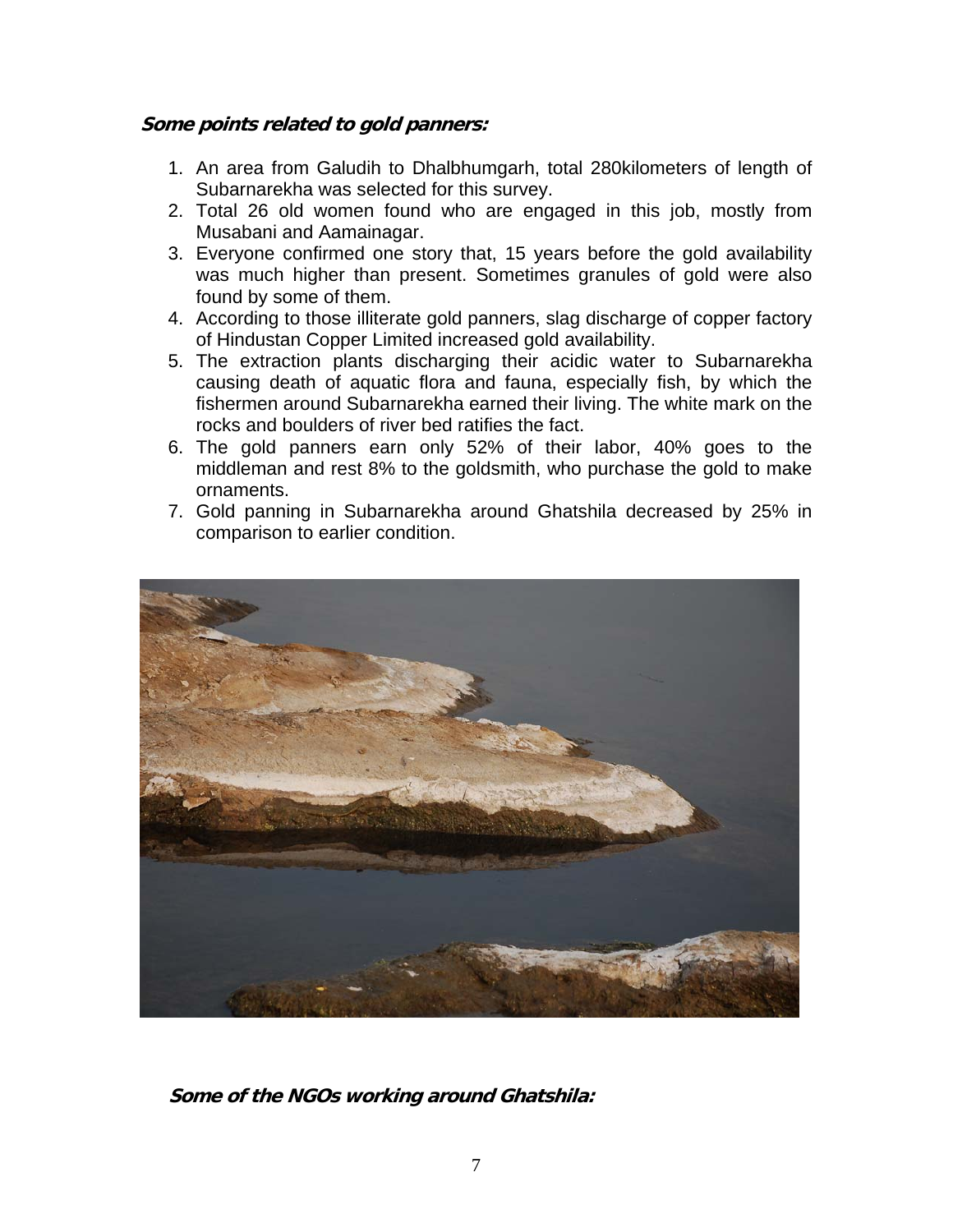## **1. Bharat Sebashram Sangha**

Bharat Sebashram Sangha (hereinafter BSS) working specially among the tribal people since 1995. They established their center at Barajuri, 8 kilometers away from Ghatshila. What they have already done in these 13 years are:

- (a) A 60 bed free hospital in 12,000 square kilometers with optics, pediatric, dental, gynecological units including operation theatres, X-ray and pathological units.
- (b) 4 mobile medical units at 64 points covering 450 villages.
- (c) Weekly tuberculosis unit, which already cured 5000 people.
- (d) Eye camps covering 200 surgical cases in last 3 years.
- (e) Free residential school for boys at main center providing 150 boys their education, food and clothing.
- (f) Free residential school for girls' at main center providing 114 girls' their education, food and clothing. Both the school is strictly for tribal boys and girls, some of them are orphan.
- (g) 16 free primary schools at Barajuri, Deuli, Pukhuria, Chhotodhatika, Jambad, Hulluing, Tetlakocha, Kerukocha, Ramchandrapur, Haludbuni, Danmari, Jhatijhana, Bhmru, Moulisol, Arjunbera and Hariniya. 1550 children get their day meal, uniform, shoes, books and stationeries.
- (h) A free secondary school providing 156 students with same facilities as above.
- (i) A camp school for drop out girls.
- (j) Carpentry training cum production center.
- (k) 3 Handloom training cum production center, one of which is meant for backward tribes.
- (l) Soft luggage training cum production center.
- (m) Handicraft training cum production center.
- (n) Rope making and jute products training cum production center.
- (o) Mushroom production training center.
- (p) Granny program for 90 old people, mostly from backward Shabar and Khariya tribe.

Apart from these works they are constructing one modern hospital at Ghatshila which would be able to provide 316 patients at a time.

BSS is thinking of closing the mobile medical units and up gradation of its schools as they are suffering from lack of fund. Yet they are the oldest and biggest NGO working in Ghatshila sub division.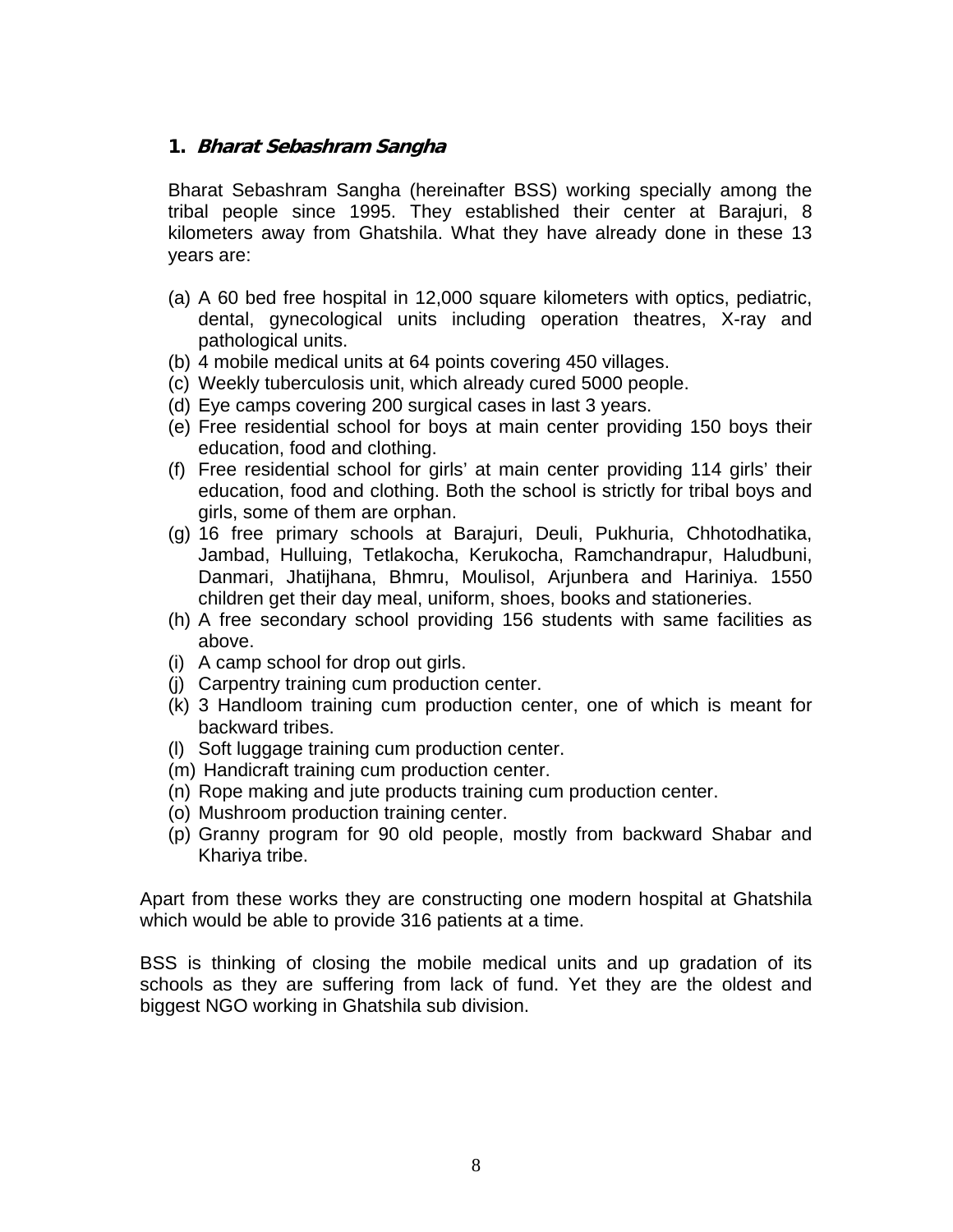

A Tribal woman working in soft luggage production center of BSS.

# **2. Ramkrishna misson**

The center of Ramkrishna misson (hereinafter RKM) is situated in Dahigora, Ghatshila. It was previously a private centre for 50 years run by a monk of RKM order.and affiliated to Belur on 2004. It has one free coaching centre for the local poor students and a free medical clinic for local people. Once a year it conducts blood donation camp. It is a small center and a Math center so its scope of philanthropic activities is limited.

## **3. Debimath**

This is a philanthropic organization run by women. It has its activity elsewhere also. The Ghatshila unit started in 1994. It is situated at Bankati, 2 kilometres away from Ghatshila railway station. It runs a secondary school of 100 students for local poor boys and girls. This organization suffers constantly from lack of fund yet it tries to provide assistance to the poor villagers around providing cloth and food from time to time.

## **4. Other organizations**

From Feb 2007 some students of Kolkata, West Bengal, started visiting the tribal village at Tomankocha near Pathargora, ! km from Sidhukanu college near Ghatshila on the way to Musabani. The inhabitants of Tomankocha are Bihores and Shabars which are termed as primitive tribes. Then they have also visited Bhadua and Chotordanga near Borajuri beside the village Mosduba. They are also mainly Shabars.The villagers were provided with garments and blankets. The organization Parivaar also visited these villages and accommodated 40 students from these areas mainly in their organization. Recently some students/volunteers had conducted one medical camp at Mohishdoba.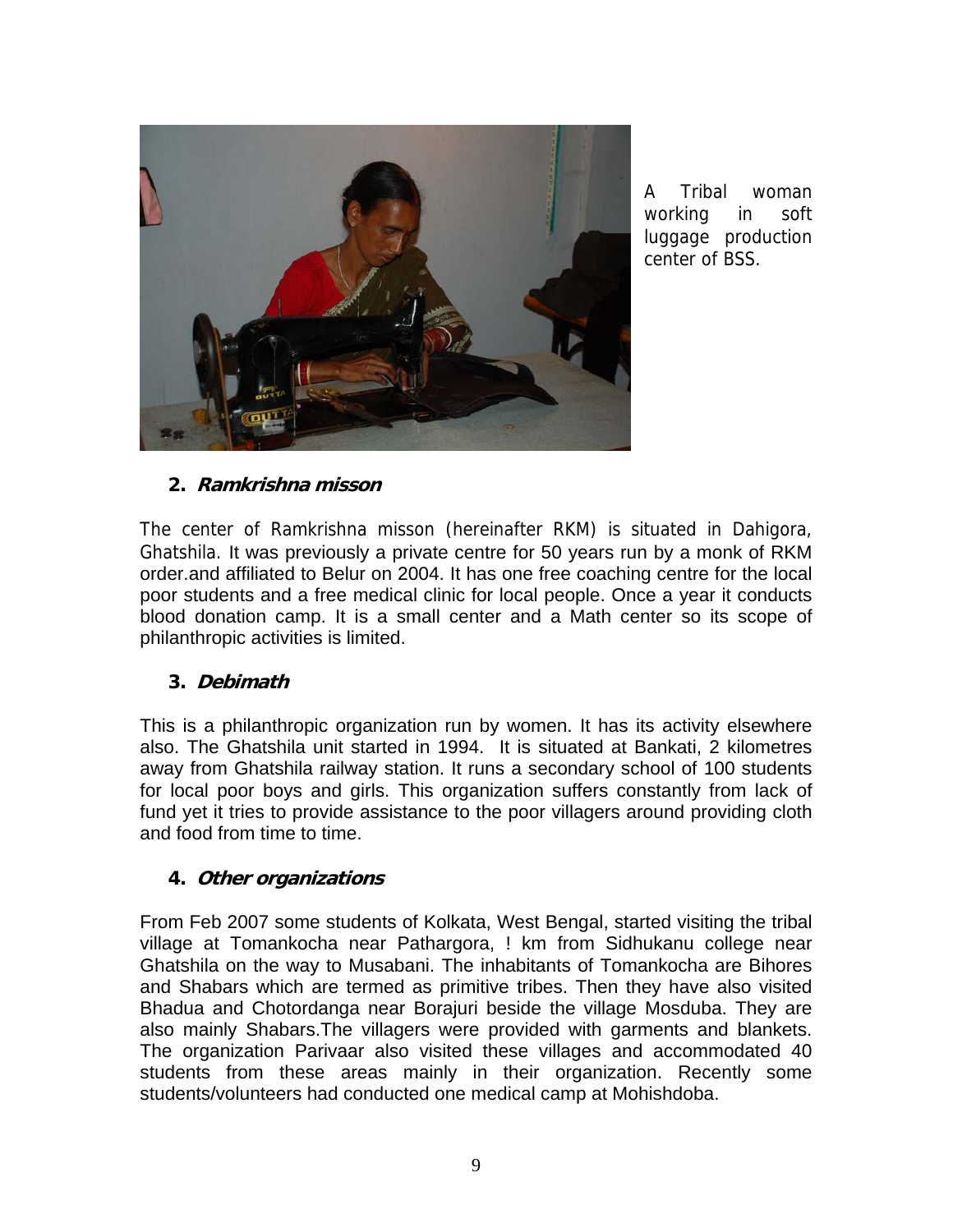Some Jamshedpur based Christian missionary societies were active in these parts in previous years but apart from establishing some schools they are more interested in converting Illiterate, poverty stricken tribal people to Christianity rather than developing their livelihood. Their activity is now limited to running 10 secondary schools in Ghatshila and Musabani block.

## **Violations of international humanitarian laws in Jharkhand**

Jharkhand faced a serious problem of Maoists violence with the guerrillas' active in 16 of the 22 districts. More than 500 people had been killed in the Naxalite conflict in the State in the last four years. The Maoists killed at least one legislator and one panchayat secretary in 2005. Three suspected Maoists allegedly killed Mahendra Prasad Singh, Communist Party of India- Marxist Leninist (CPI-ML) legislator from Bagodar while he was talking to some physically challenged persons at Durgi Dhowaiya village in Giridih district on 16 January 2005. A panchayat secretary was killed and three others were injured when alleged Maoists opened fire at the Kanker Collector SK Raju's carcade while they were returning from Koileebara on 11 November 2005. Others who were killed by the Maoists during 2005 included six police personnel and a driver who were killed in a bomb blast by suspected Communist Party of India (Maoist) rebels on 3 February 2005 while enforcing the Assembly polls boycott at Maraiya Bhalai village under Chattarpur police station limits in Palamau district, a constable on 7 February 2005 who was killed in an alleged Maoist-triggered landmine blast at Manatu area of Palamau district, two villagers identified as Hazibullah and Mohammad Quasim by alleged Maoists during a raid at Tarwadih village in Latehar on the night of 18 May 2005, killing of 15 villagers and injuries to six others during an attack by alleged Naxalites at Bhelbadari village under Deuri police station in Giridih district in the late night of 11 September 2005 and killing of a street vendor identified as Md Neyaz at Mohanpur on 11 November 2005. The Maoists also continued to deliver Kangaroo justice through their "Peoples' Court", *Jana Adalat*. On 23 July 2005, Maoists reportedly killed one John Hembrom, chopped off the hands of two other persons and an ear of another, all of them hailing from different villages in Giridih district, following their convictions in the *Jana Adalat* conducted by the Maoists somewhere in the adjoining Jamui district in Bihar. *(India Human Rights Report 2006, ed. Suhas Chakma, Director, Asian Centre for Human Rights Published by: Asian Centre for Human Rights)* 

Remote hilly areas of Ghatshila and Musabani block is also disturbed by Maoists. The area is adjacent to Purulia of West Bengal and Sambalpur of Orissa, the two neighboring states and also affected by these Maoists. On February 10, 2008 one police station in Sambalpur district of Orissa was ransacked by Maoists and the armory was looted. 18 February, 2008 a joint encounter of paramilitary force and military force recovered some of the fire arms and killed 4 Maoists during encounter. On February 17, 2008 5 Maoists was killed by the village people of